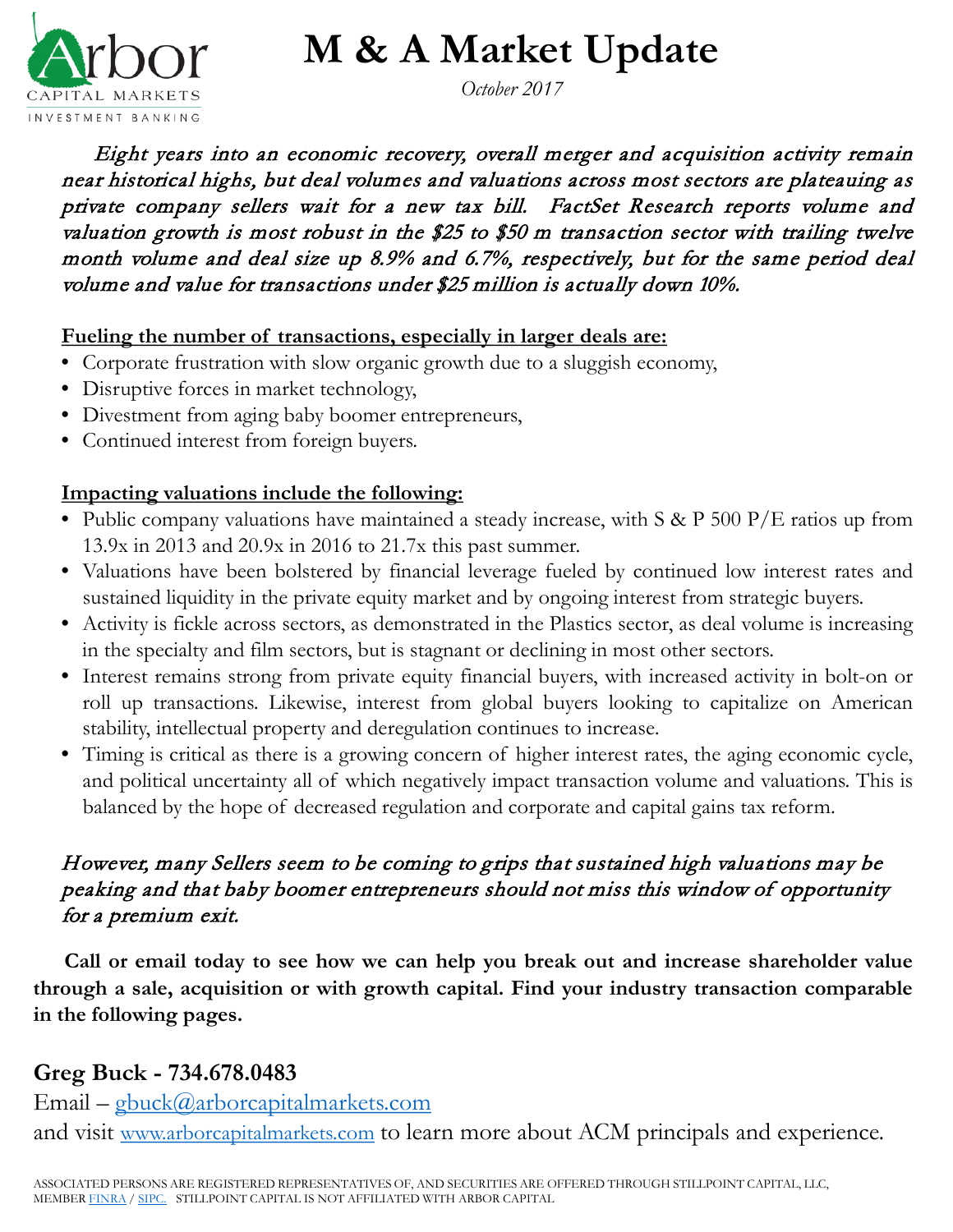# **Arbor Capital Markets**

### **A note to closely held companies from** Arbor Capital Markets **Principal & co-Founder**

 M&A advisory options for companies valued between \$2 to \$20MM is limited and often times serviced with unlicensed "finders" and national firms selling "fill in the blank" offering memorandum's. We have all seen the unfortunate results when Sellers have been "listed" in a national sales data base or their private information disseminated to hundreds of private equity firms.

**Arbor Capital Markets** believes there is a better way. We specialize in delivering high quality, fully licensed, corporate finance/M&A investment banking services to small and midsize Midwest companies at moderate fee levels. Our clients have the exclusive focus of senior deal makers who have closed and walked away from many situations over the course of their 30+ year careers.

Arbor Capital Markets takes the time to:

- Analyze and discuss your strategic goals and options;
- Create the business-specific plan to achieve those goals;
- Develop individualized marketing documents and plans that highlight the distinct advantages of your business and;
- Market your business to a focused prospective list.

Please feel free to call or email me to confidentially discuss your requirements.

Greg Buck Managing Director Arbor Capital Markets 734.678.0483 *gbuck@arborcapitalmarkets.com*



#### We specialize in providing corporate finance solutions to "Second Stage Growth Companies".

ASSOCIATED PERSONS ARE REGISTERED REPRESENTATIVES OF, AND SECURITIES ARE OFFERED THROUGH STILLPOINT CAPITAL, LLC, MEMBER [FINRA](http://www.finra.org/) / [SIPC.](http://www.sipc.org/) STILLPOINT CAPITAL IS NOT AFFILIATED WITH ARBOR CAPITAL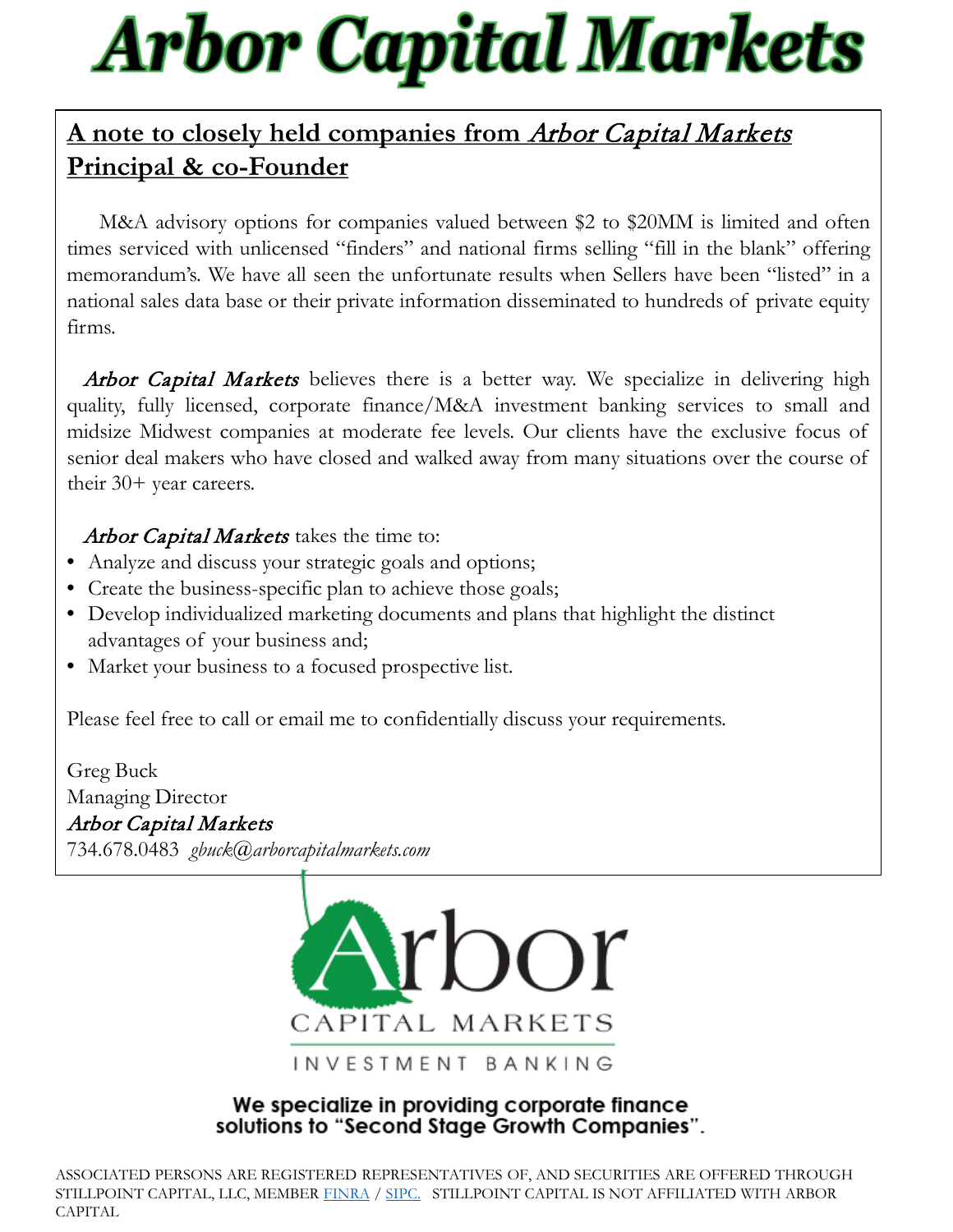# **Arbor Capital Markets Selected Industry Year-to-Date Transactions**

# **Auto Industry**

| <b>Buyer</b>                        | <b>Seller</b>                    | <b>Location</b> | <b>Description</b>              | <b>Price</b> | <b>Comments</b>       |
|-------------------------------------|----------------------------------|-----------------|---------------------------------|--------------|-----------------------|
| February                            |                                  |                 |                                 |              |                       |
| <b>CIE Automotive S.A.</b>          | Newcor, Inc.                     | Michigan        | <b>Machining forgings</b>       | \$106 m      |                       |
| <b>Lear Corporation</b>             | Grupo Antolin Irausa S.A.        | Spain           | Auto seating                    | \$307 m      | $P/Rev = 1.0x$        |
| Industrial Opportunity Partners LLC | GT Technologies Inc.             | Michigan        | Valve train systems             | N/A          | <b>Private Equity</b> |
| Dana Incorporated                   | U.S. Manufacturing Corporation   | Michigan        | Axle tubes & shafts             | \$100 m      |                       |
| Flex Ltd                            | <b>AGM Automotive LLC</b>        | Michigan        | Lighting products & electronics | N/A          |                       |
| April                               |                                  |                 |                                 |              |                       |
| <b>REV Group, Inc.</b>              | Ferrara Fire Apparatus Inc       | Louisiana       | Fire apparatus                  | N/A          |                       |
| June                                |                                  |                 |                                 |              |                       |
| <b>Curt Manufacturing LLC</b>       | United Welding Service Inc.      | Florida         | <b>Truck boxes</b>              | \$22 m       | $P/Rev = 0.6x$        |
| August                              |                                  |                 |                                 |              |                       |
| Methode Electronics, Inc.           | Pacific Insight Electronics Corp | Canada          | <b>Lighting systems</b>         | \$110 m      | $P/Rev = 0.6x$        |



#### Price-LTM Normalized Earnings by Revenue, Public Companies



#### *Data Source: S&P Global Intelligence*

### **Building Industry**



| <b>Buyer</b>                        | <b>Seller</b>                      | Location        | <b>Description</b>                  | Price         | <b>Comments</b>  |
|-------------------------------------|------------------------------------|-----------------|-------------------------------------|---------------|------------------|
| January                             |                                    |                 |                                     |               |                  |
| <b>Clio Holdings LLC</b>            | Solid Surfaces Inc.                | <b>New York</b> | <b>Custom countertops</b>           | N/A           |                  |
| <b>Allied Mineral Products Inc.</b> | Pryor Giggery Co. Inc              | Alabama         | Refractory products, precast shapes | IN/A          |                  |
| TM Windows LLC                      | Assura Windows & Doors LLC         | Florida         | Aluminum & vinyl windows            | N/A           |                  |
| February                            |                                    |                 |                                     |               |                  |
| <b>Advanced Drainage Systems</b>    | Plastic Tubing Industries Inc      | Florida         | <b>HDPE</b> pipe                    | \$9.5 m       | $P / Rev = 0.9x$ |
| March                               |                                    |                 |                                     |               |                  |
| <b>Clio Holdings LLC</b>            | United States Marble Inc.          | Michigan        | N/A<br>Custom stone surfaces        |               |                  |
| Oldcastle Architectural Inc.        | Advanced Environmental             | <b>Arkansas</b> | Green building products             | <b>S104 m</b> | $P/Rev = 0.8x$   |
|                                     | <b>Recycling Technologies Inc.</b> |                 |                                     |               | P/EBITDA=7.2x    |
| April                               |                                    |                 |                                     |               |                  |
| Source Energy Services Ltd.         | Sand Products Wisconsin LLC        | Michigan        | Sand mining                         | \$45 m        |                  |
|                                     |                                    |                 |                                     |               |                  |

#### Price-LTM Normalized Earnings by Revenue, Public Companies



*Data Source: S&P Global Intelligence*

 $Rec > $50m$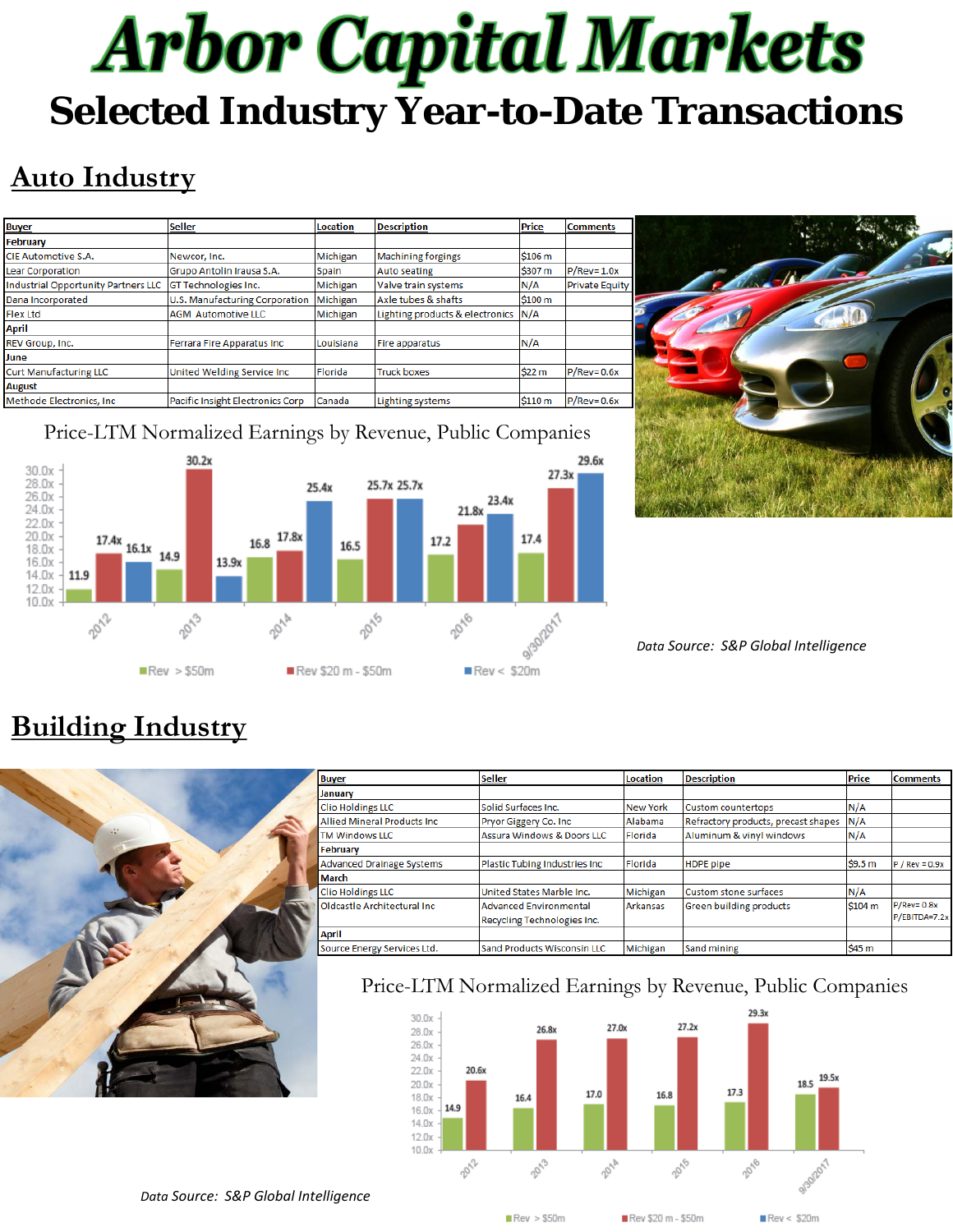# **Arbor Capital Markets Selected Industry Year-to-Date Transactions**

## **Metals Industry**

| <b>Buyer</b>                         | <b>Seller</b>                              | Location             | <b>Description</b>             | Price        |
|--------------------------------------|--------------------------------------------|----------------------|--------------------------------|--------------|
| <b>January</b>                       |                                            |                      |                                |              |
| <b>Galenteha Inc</b>                 | <b>Additive Manufacturing LLC</b>          | California           | Die cast / inject molding      | <b>S14 m</b> |
| D'Orazio Capital Management Inc      | New Castle Stainless Plate LLC             | Indiana              | <b>Stainless steel</b>         | \$30 m       |
| February                             |                                            |                      |                                |              |
| <b>Carpenter Powder Products Inc</b> | Puris LLC                                  | <b>West Virginia</b> | <b>Titanium Powder</b>         | \$35 m       |
| <b>April</b>                         |                                            |                      |                                |              |
| Liberty Hous e Limited               | Georgetown Steelworks                      |                      | South Carolina Titanium Powder | \$35 m       |
| July                                 |                                            |                      |                                |              |
| PPG Industries, Inc.                 | The Crown Group, Inc.                      | Michigan             | Coating systems and assembly   | N/A          |
| <b>Trex Company, Inc.</b>            | Staging Concepts Acquisition LLC Minnesota |                      | <b>Stage platforms</b>         | <b>S72 m</b> |
| <b>August</b>                        |                                            |                      |                                |              |
| <b>Nucor Corporation</b>             | St. Louis Cold Drawn, Inc.                 | Missouri             | Cold drawn steel bars          | N/A          |

Price-LTM Normalized Earnings by Revenue, Public Companies 2013, 2016, 2017 < \$20 m Rev  $P/E = N/A$ 





*Data Source: S&P Global Intelligence*

## **Plastics Industry**



| <b>Buyer</b>                                          | <b>Seller</b>                              | Location | <b>Description</b>           | Price   |
|-------------------------------------------------------|--------------------------------------------|----------|------------------------------|---------|
| January                                               |                                            |          |                              |         |
| Brueckner Group USA, Inc.                             | Paragon Molds Corp.                        | Michigan | Plastic and trim tools       | N/A     |
| February                                              |                                            |          |                              |         |
| <b>RPC Group PIc</b>                                  | Letica Corporation                         | Michigan | Plastic packaging            | \$640 m |
| <b>March</b>                                          |                                            |          |                              |         |
| Patrick Industries Inc.                               | <b>Mediallion Plastics Incorporated</b>    | Indiana  | Thermoformed auto components | S10 m   |
| <b>April</b>                                          |                                            |          |                              |         |
| Marmon Engineered Components Co. Prism Plastics, Inc. |                                            | Michigan | Injection molding            | N/A     |
| May                                                   |                                            |          |                              |         |
| <b>Ritter Technology LLC</b>                          | <b>Fluid Systems Engineering Inc.</b>      | Michigan | <b>Hydraulic components</b>  | N/A     |
| <b>Viking Plastics Inc.</b>                           | KY Manufacturing & Technology LLC Kentucky |          | Injection molding assemblies | N/A     |

#### Price-LTM Normalized Earnings by Revenue, Public Companies, All  $P/E$  for Rev  $\leq$  \$20 m



*Data Source: S&P Global Intelligence*